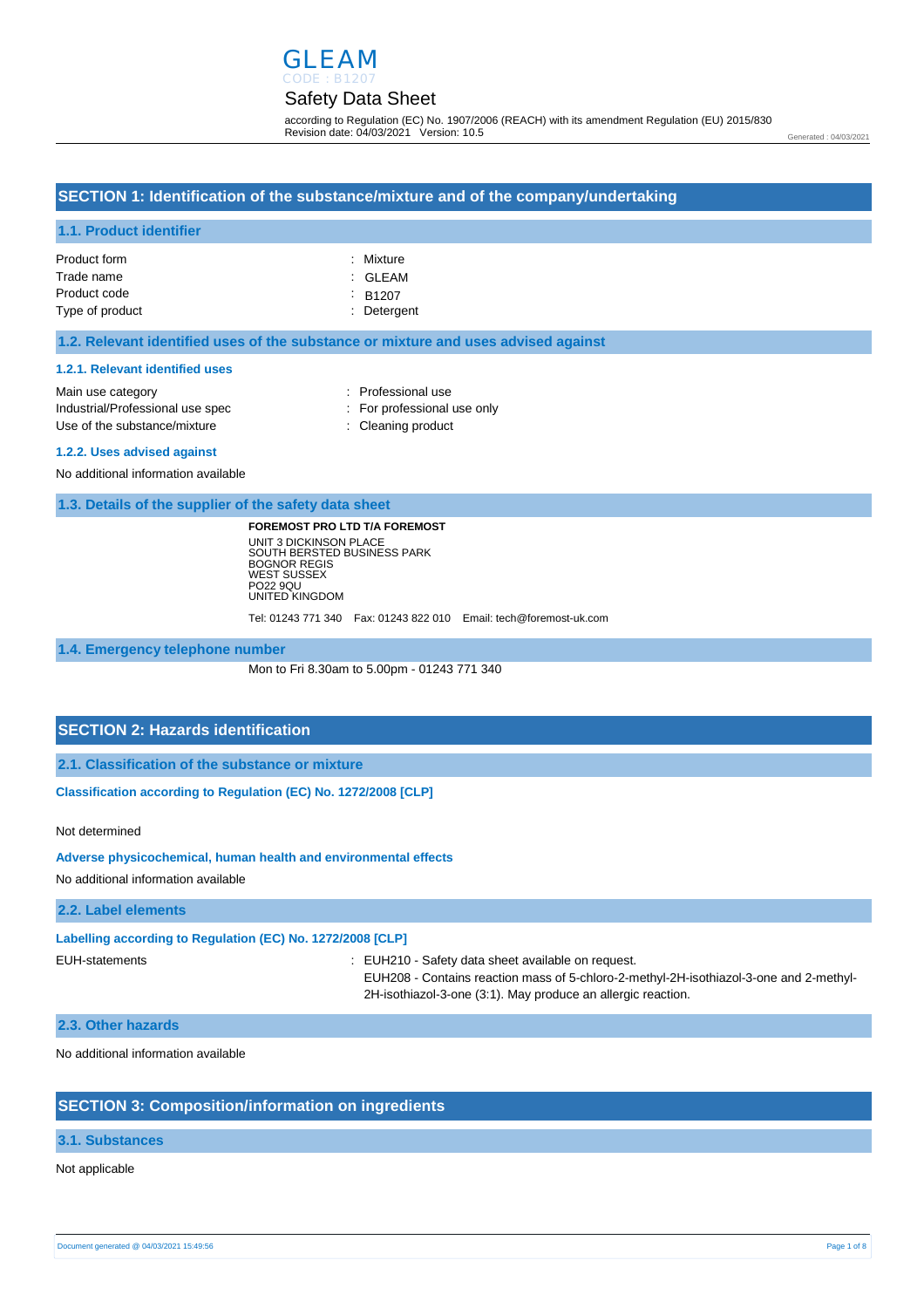according to Regulation (EC) No. 1907/2006 (REACH) with its amendment Regulation (EU) 2015/830

| 3.2. Mixtures                                                                                     |                                                                                    |               |                                                                                                                                                                                                                                   |
|---------------------------------------------------------------------------------------------------|------------------------------------------------------------------------------------|---------------|-----------------------------------------------------------------------------------------------------------------------------------------------------------------------------------------------------------------------------------|
| <b>Name</b>                                                                                       | <b>Product identifier</b>                                                          | $\frac{9}{6}$ | <b>Classification according to</b><br><b>Requlation (EC) No.</b><br>1272/2008 [CLP]                                                                                                                                               |
| Hydrocarbons, C10-13, n-alkanes, isoalkanes, cyclics,<br>< 2% aromatics                           | (EC-No.) 918-481-9<br>(EC Index-No.) 649-327-00-6<br>(REACH-no) 01-2119457273-39   | $1 - 5$       | Flam. Lig. 3, H226<br>Asp. Tox. 1, H304                                                                                                                                                                                           |
| reaction mass of 5-chloro-2-methyl-2H-isothiazol-3-<br>one and 2-methyl-2H-isothiazol-3-one (3:1) | (CAS-No.) 55965-84-9<br>(EC Index-No.) 613-167-00-5<br>(REACH-no) 01-2120764691-48 | < 0.1         | Acute Tox. 2 (Inhalation), H330<br>Acute Tox. 2 (Dermal), H310<br>Acute Tox. 3 (Oral), H301<br>Skin Corr. 1C, H314<br>Eye Dam. 1, H318<br>Skin Sens. 1A, H317<br>Aquatic Acute 1, H400 (M=100)<br>Aquatic Chronic 1, H410 (M=100) |

| <b>Specific concentration limits:</b>                                                               |                                                                                    |                                                                                                                                                                                                                           |
|-----------------------------------------------------------------------------------------------------|------------------------------------------------------------------------------------|---------------------------------------------------------------------------------------------------------------------------------------------------------------------------------------------------------------------------|
| <b>Name</b>                                                                                         | <b>Product identifier</b>                                                          | <b>Specific concentration limits</b>                                                                                                                                                                                      |
| reaction mass of 5-chloro-2-methyl-2H-isothiazol-3-<br>one and 2-methyl-2H-isothiazol-3-one $(3:1)$ | (CAS-No.) 55965-84-9<br>(EC Index-No.) 613-167-00-5<br>(REACH-no) 01-2120764691-48 | $(0.0015 \leq C \leq 100)$ Skin Sens. 1A, H317<br>$(0.06 ≤ C < 0.6)$ Skin Irrit. 2, H315<br>$(0.06 \leq C < 0.6)$ Eye Irrit. 2, H319<br>$(0.6 \leq C \leq 100)$ Eye Dam. 1, H318<br>$(0.6 ≤ C ≤ 100)$ Skin Corr. 1C, H314 |

Full text of H-statements: see section 16

| <b>SECTION 4: First aid measures</b>                                                                                 |                                                                                                                                                                                                                                                                                                             |  |
|----------------------------------------------------------------------------------------------------------------------|-------------------------------------------------------------------------------------------------------------------------------------------------------------------------------------------------------------------------------------------------------------------------------------------------------------|--|
| 4.1. Description of first aid measures                                                                               |                                                                                                                                                                                                                                                                                                             |  |
| First-aid measures after inhalation<br>First-aid measures after skin contact<br>First-aid measures after eye contact | : Remove person to fresh air and keep comfortable for breathing.<br>: Wash skin with plenty of water.<br>: IF IN EYES: Rinse cautiously with water for several minutes. Remove contact lenses, if<br>present and easy to do. Continue rinsing. If eye irritation persists: Get medical<br>advice/attention. |  |
| First-aid measures after ingestion                                                                                   | : Give nothing or a little water to drink. Get medical advice/attention if you feel unwell.                                                                                                                                                                                                                 |  |
| 4.2. Most important symptoms and effects, both acute and delayed                                                     |                                                                                                                                                                                                                                                                                                             |  |
| No additional information available                                                                                  |                                                                                                                                                                                                                                                                                                             |  |
| 4.3. Indication of any immediate medical attention and special treatment needed                                      |                                                                                                                                                                                                                                                                                                             |  |
| Treat symptomatically.                                                                                               |                                                                                                                                                                                                                                                                                                             |  |

| <b>SECTION 5: Firefighting measures</b>                    |                                     |  |
|------------------------------------------------------------|-------------------------------------|--|
| 5.1. Extinguishing media                                   |                                     |  |
| Suitable extinguishing media                               | : Carbon dioxide. Dry powder. Foam. |  |
| 5.2. Special hazards arising from the substance or mixture |                                     |  |
| No additional information available                        |                                     |  |
| 5.3. Advice for firefighters                               |                                     |  |

No additional information available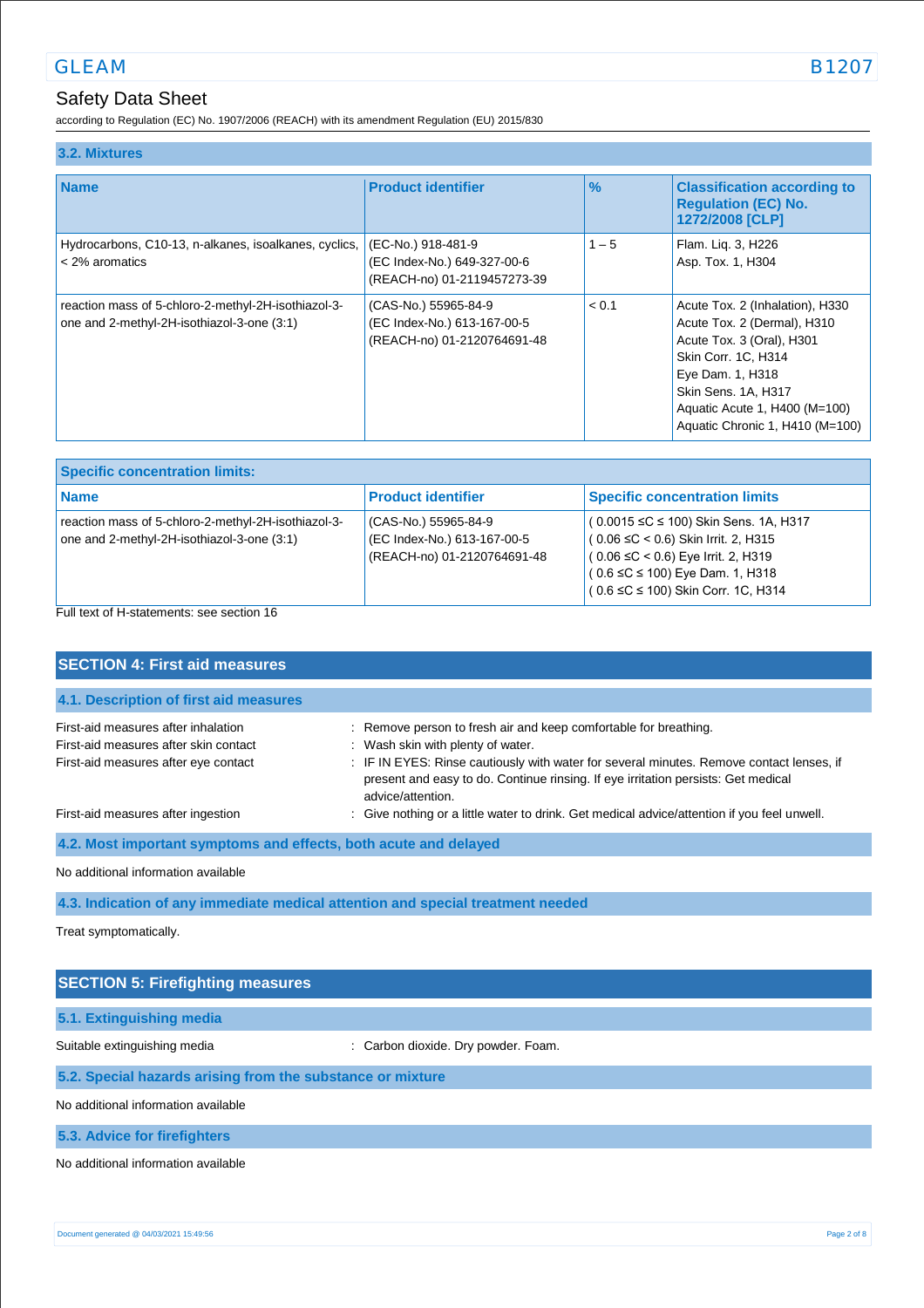according to Regulation (EC) No. 1907/2006 (REACH) with its amendment Regulation (EU) 2015/830

| <b>SECTION 6: Accidental release measures</b>                                                                                     |                                                                                                                    |  |  |
|-----------------------------------------------------------------------------------------------------------------------------------|--------------------------------------------------------------------------------------------------------------------|--|--|
| 6.1. Personal precautions, protective equipment and emergency procedures                                                          |                                                                                                                    |  |  |
| 6.1.1. For non-emergency personnel<br>Emergency procedures                                                                        | : Evacuate unnecessary personnel.                                                                                  |  |  |
| 6.1.2. For emergency responders<br>Protective equipment                                                                           | : Use personal protective equipment as required.                                                                   |  |  |
| <b>6.2. Environmental precautions</b>                                                                                             |                                                                                                                    |  |  |
| Avoid release to the environment.                                                                                                 |                                                                                                                    |  |  |
| 6.3. Methods and material for containment and cleaning up                                                                         |                                                                                                                    |  |  |
| For containment<br>Methods for cleaning up                                                                                        | : Collect spillage.<br>: Soak up spills with inert solids, such as clay or diatomaceous earth as soon as possible. |  |  |
| 6.4. Reference to other sections                                                                                                  |                                                                                                                    |  |  |
| For further information refer to section 8: "Exposure controls/personal protection". For further information refer to section 13. |                                                                                                                    |  |  |

| <b>SECTION 7: Handling and storage</b>                                                          |                                                                                                                                                                                                       |
|-------------------------------------------------------------------------------------------------|-------------------------------------------------------------------------------------------------------------------------------------------------------------------------------------------------------|
| 7.1. Precautions for safe handling                                                              |                                                                                                                                                                                                       |
| Precautions for safe handling<br>Hygiene measures                                               | : Avoid contact with eyes.<br>: Do not eat, drink or smoke when using this product.                                                                                                                   |
| 7.2. Conditions for safe storage, including any incompatibilities                               |                                                                                                                                                                                                       |
| Technical measures<br>Storage conditions<br>Incompatible products<br>Special rules on packaging | : Does not require any specific or particular technical measures.<br>: Keep container closed when not in use.<br>: Oxidizing agent. Strong acids. Strong bases.<br>: Keep only in original container. |
| 7.3. Specific end use(s)                                                                        |                                                                                                                                                                                                       |

No additional information available

## **SECTION 8: Exposure controls/personal protection**

### **8.1. Control parameters**

### **8.1.1 National occupational exposure and biological limit values**

No additional information available

### **8.1.2. Recommended monitoring procedures**

No additional information available

### **8.1.3. Air contaminants formed**

No additional information available

#### **8.1.4. DNEL and PNEC**

No additional information available

#### **8.1.5. Control banding**

No additional information available

### **8.2. Exposure controls**

### **8.2.1. Appropriate engineering controls**

No additional information available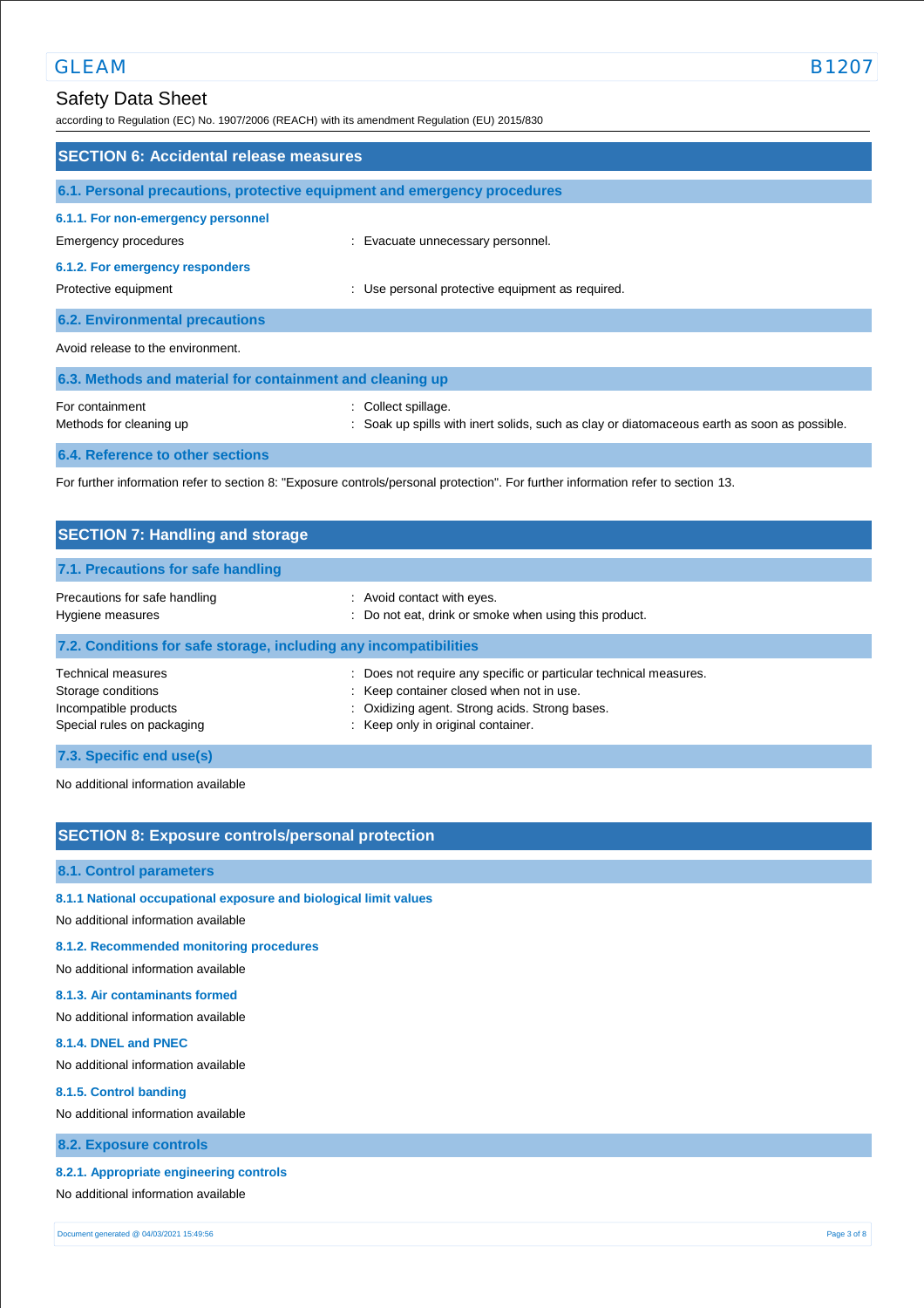GLEAM B1207

according to Regulation (EC) No. 1907/2006 (REACH) with its amendment Regulation (EU) 2015/830

#### **8.2.2. Personal protection equipment**

No additional information available

#### **8.2.3. Environmental exposure controls**

No additional information available

## **SECTION 9: Physical and chemical properties**

### **9.1. Information on basic physical and chemical properties**

| Physical state                                  | Liquid               |
|-------------------------------------------------|----------------------|
| Appearance                                      | Liquid.              |
| Colour                                          | white.               |
| Odour                                           | Floral.              |
| Odour threshold                                 | No data available    |
| рH                                              | 9                    |
| Relative evaporation rate (butylacetate=1)      | No data available    |
| Melting point                                   | No data available    |
| Freezing point                                  | No data available    |
| Boiling point                                   | $\geq 100$ °C        |
| Flash point                                     | No data available    |
| Auto-ignition temperature                       | No data available    |
| Decomposition temperature                       | No data available    |
| Flammability (solid, gas)                       | No data available    |
| Vapour pressure                                 | No data available    |
| Relative vapour density at 20 °C                | No data available    |
| Relative density                                | 0.99                 |
| Solubility                                      | Miscible with water. |
| Partition coefficient n-octanol/water (Log Pow) | No data available    |
| Viscosity, kinematic                            | No data available    |
| Viscosity, dynamic                              | No data available    |
| Explosive properties                            | No data available    |
| Oxidising properties                            | No data available    |
| <b>Explosive limits</b>                         | No data available    |
|                                                 |                      |

### **9.2. Other information**

No additional information available

## **SECTION 10: Stability and reactivity**

### **10.1. Reactivity**

The product is non-reactive under normal conditions of use, storage and transport.

### **10.2. Chemical stability**

Stable under normal conditions.

**10.3. Possibility of hazardous reactions**

No dangerous reactions known under normal conditions of use.

**10.4. Conditions to avoid**

None under recommended storage and handling conditions (see section 7).

**10.5. Incompatible materials**

None under normal use.

**10.6. Hazardous decomposition products**

Under normal conditions of storage and use, hazardous decomposition products should not be produced.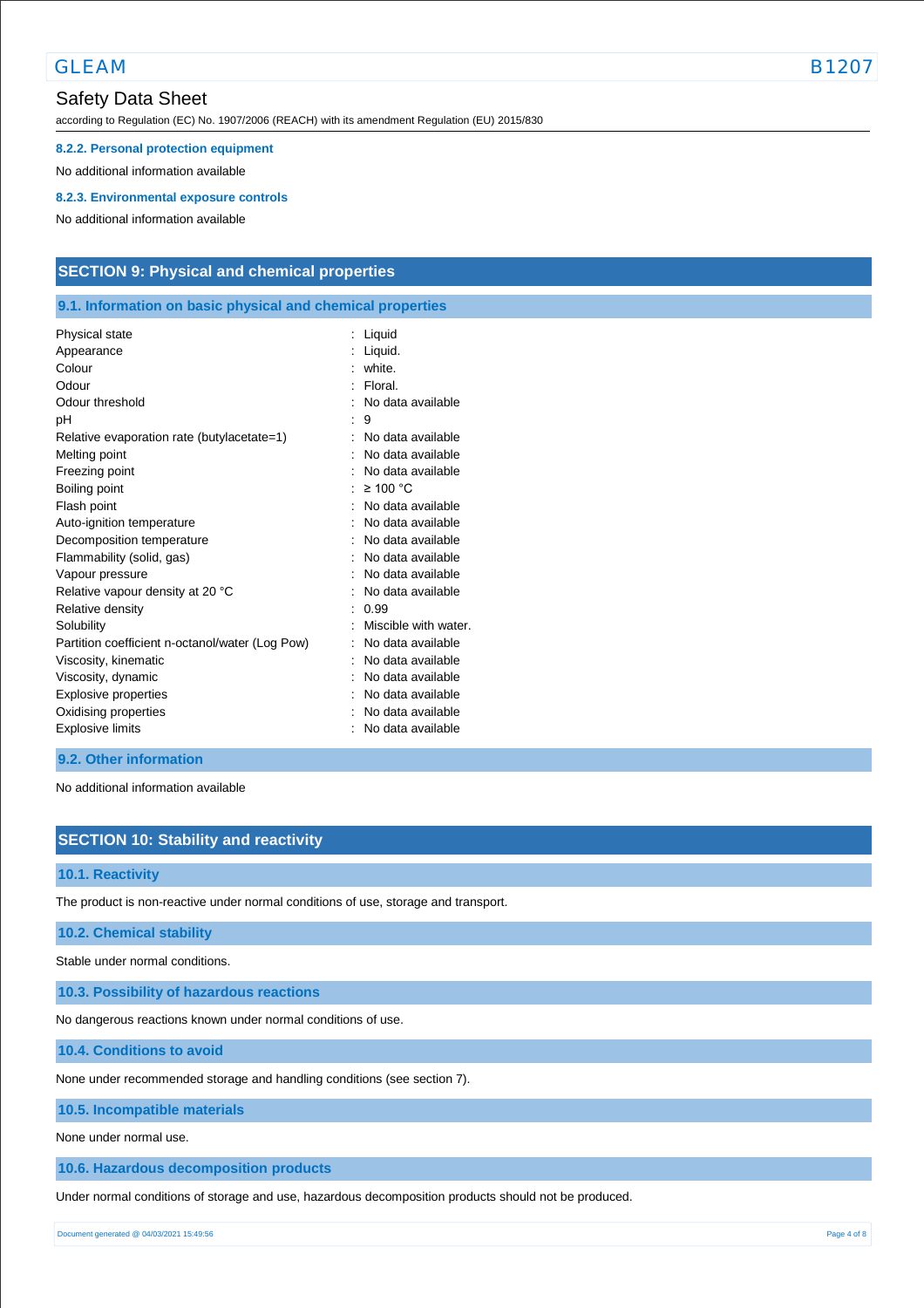according to Regulation (EC) No. 1907/2006 (REACH) with its amendment Regulation (EU) 2015/830

## **SECTION 11: Toxicological information**

# **11.1 Information on toxicological effects**

| Acute toxicity (oral)<br>Acute toxicity (dermal)<br>Acute toxicity (inhalation) | Not classified<br>Not classified<br>Not classified |
|---------------------------------------------------------------------------------|----------------------------------------------------|
| Skin corrosion/irritation                                                       | Not classified<br>pH: 9                            |
| Serious eye damage/irritation                                                   | : Not classified<br>pH: 9                          |
| Respiratory or skin sensitisation                                               | : Not classified                                   |
| Germ cell mutagenicity                                                          | Not classified                                     |
| Carcinogenicity                                                                 | Not classified<br>۰.                               |
| Reproductive toxicity                                                           | Not classified<br>÷.                               |
| STOT-single exposure                                                            | Not classified<br>$\ddot{\phantom{a}}$             |
| STOT-repeated exposure                                                          | Not classified                                     |
| Aspiration hazard                                                               | Not classified                                     |

### **SECTION 12: Ecological information 12.1. Toxicity** Hazardous to the aquatic environment, short-term (acute) : Not classified Hazardous to the aquatic environment, long-term (chronic) : Not classified

| Hydrocarbons, C10-13, n-alkanes, isoalkanes, cyclics, < 2% aromatics |                       |
|----------------------------------------------------------------------|-----------------------|
| $ $ LC50 - Fish [1]                                                  | $> 1000$ mg/l         |
| EC50 - Other aquatic organisms [1]                                   | > 1000 mg/l waterflea |
| EC50 - Other aquatic organisms [2]                                   | $> 1000$ mg/l         |

### **12.2. Persistence and degradability**

No additional information available

### **12.3. Bioaccumulative potential**

No additional information available

### **12.4. Mobility in soil**

No additional information available

#### **12.5. Results of PBT and vPvB assessment**

No additional information available

### **12.6. Other adverse effects**

No additional information available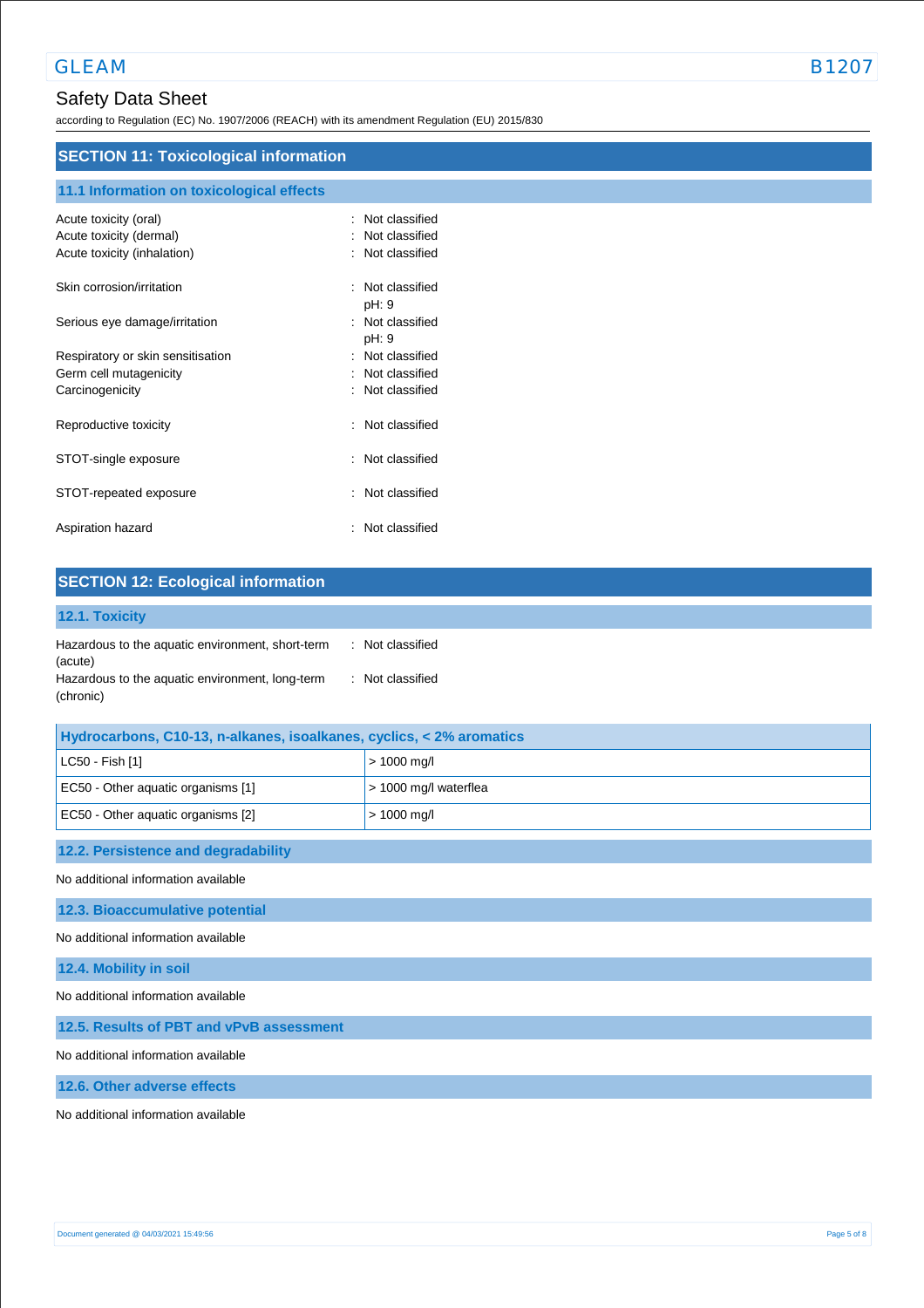# GLEAM B1207

# Safety Data Sheet

according to Regulation (EC) No. 1907/2006 (REACH) with its amendment Regulation (EU) 2015/830

## **SECTION 13: Disposal considerations**

### **13.1. Waste treatment methods**

No additional information available

## **SECTION 14: Transport information**

In accordance with ADR / IMDG / IATA

| 14.1 UN number                                                                                                                                         |                                                                             |
|--------------------------------------------------------------------------------------------------------------------------------------------------------|-----------------------------------------------------------------------------|
| UN-No. (ADR)<br>UN-No. (IMDG)<br>UN-No. (IATA)                                                                                                         | Not applicable<br>Not applicable<br>Not applicable                          |
| 14.2. UN proper shipping name                                                                                                                          |                                                                             |
| Proper Shipping Name (ADR)<br>Proper Shipping Name (IMDG)<br>Proper Shipping Name (IATA)                                                               | Not applicable<br>Not applicable<br>Not applicable                          |
| 14.3. Transport hazard class(es)                                                                                                                       |                                                                             |
| <b>ADR</b><br>Transport hazard class(es) (ADR)<br><b>IMDG</b><br>Transport hazard class(es) (IMDG)<br><b>IATA</b><br>Transport hazard class(es) (IATA) | : Not applicable<br>: Not applicable<br>: Not applicable                    |
| 14.4. Packing group                                                                                                                                    |                                                                             |
| Packing group (ADR)<br>Packing group (IMDG)<br>Packing group (IATA)                                                                                    | Not applicable<br>Not applicable<br>Not applicable                          |
| <b>14.5. Environmental hazards</b>                                                                                                                     |                                                                             |
| Dangerous for the environment<br>Marine pollutant<br>Other information                                                                                 | No<br>÷<br><b>No</b><br>$\cdot$<br>: No supplementary information available |
| 14.6. Special precautions for user                                                                                                                     |                                                                             |
| <b>Overland transport</b><br>No data available<br><b>Transport by sea</b><br>No data available<br>Air transport<br>No data available                   |                                                                             |

### **14.7. Transport in bulk according to Annex II of Marpol and the IBC Code**

Not applicable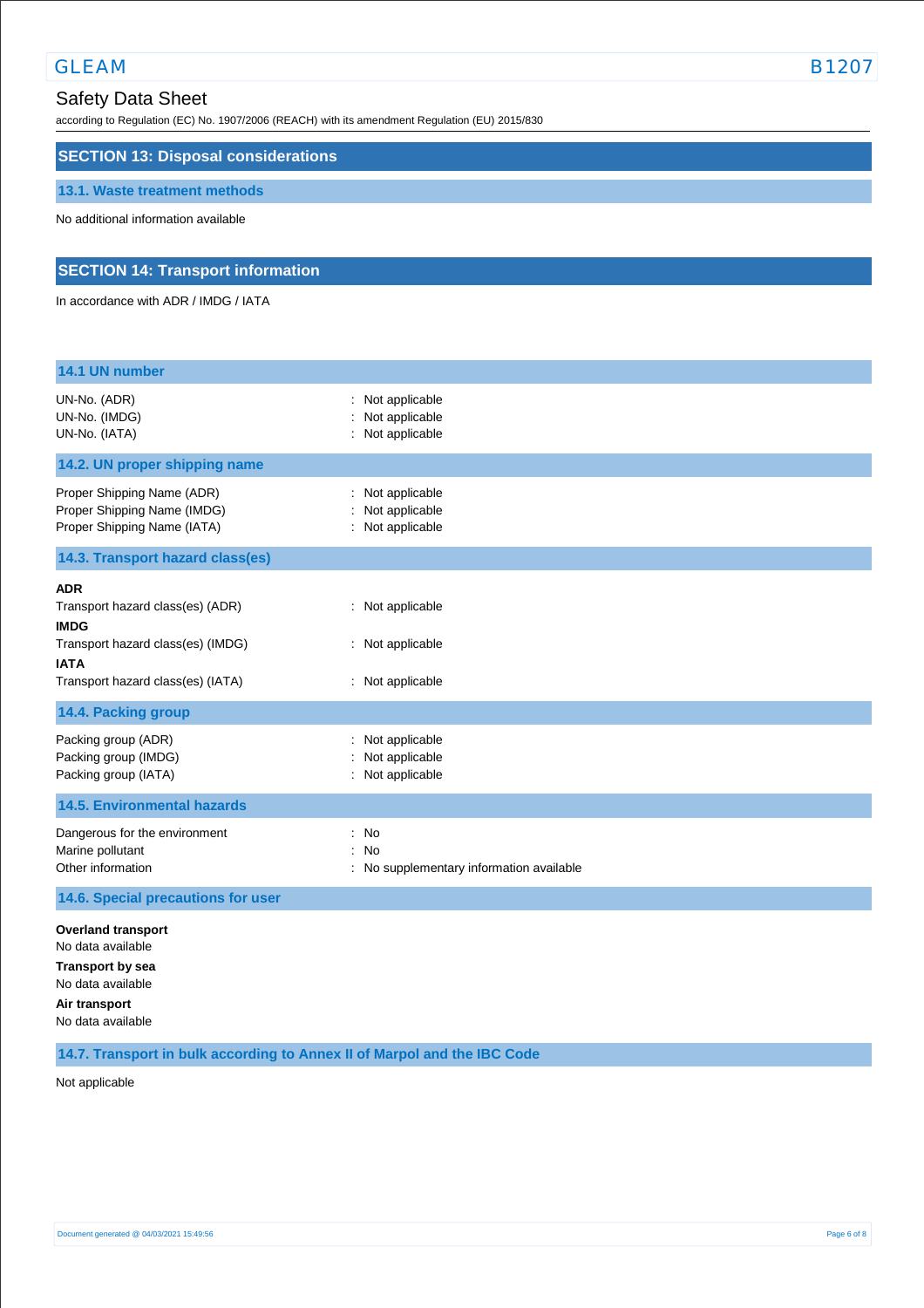according to Regulation (EC) No. 1907/2006 (REACH) with its amendment Regulation (EU) 2015/830

### **SECTION 15: Regulatory information**

**15.1. Safety, health and environmental regulations/legislation specific for the substance or mixture**

#### **15.1.1. EU-Regulations**

Contains no REACH substances with Annex XVII restrictions

Contains no substance on the REACH candidate list

Contains no REACH Annex XIV substances

Contains no substance subject to Regulation (EU) No 649/2012 of the European Parliament and of the Council of 4 July 2012 concerning the export and import of hazardous chemicals.

Contains no substance subject to Regulation (EU) No 2019/1021 of the European Parliament and of the Council of 20 June 2019 on persistent organic pollutants

| Detergent Regulation (648/2004/EC): Labelling of contents:                                    |         |  |
|-----------------------------------------------------------------------------------------------|---------|--|
| <b>Component</b>                                                                              |         |  |
| aliphatic hydrocarbons, non-ionic surfactants                                                 | $< 5\%$ |  |
| reaction mass of 5-chloro-2-methyl-2H-isothiazol-3-one and 2-methyl-2H-isothiazol-3-one (3:1) |         |  |

#### **15.1.2. National regulations**

### **United Kingdom**

British National Regulations : Commission Regulation (EU) 2015/830 of 28 May 2015 amending Regulation (EC) No 1907/2006 of the European Parliament and of the Council on the Registration, Evaluation, Authorisation and Restriction of Chemicals (REACH). Classification Labelling Packaging Regulation; Regulation (EC) No 1272/2008. Detergent Regulation (648/2004/EC).

### **15.2. Chemical safety assessment**

No additional information available

## **SECTION 16: Other information**

| Full text of H- and EUH-statements: |                                                                   |  |
|-------------------------------------|-------------------------------------------------------------------|--|
| Acute Tox. 2 (Dermal)               | Acute toxicity (dermal), Category 2                               |  |
| Acute Tox. 2 (Inhalation)           | Acute toxicity (inhal.), Category 2                               |  |
| Acute Tox. 3 (Oral)                 | Acute toxicity (oral), Category 3                                 |  |
| Aquatic Acute 1                     | Hazardous to the aquatic environment - Acute Hazard, Category 1   |  |
| Aquatic Chronic 1                   | Hazardous to the aquatic environment - Chronic Hazard, Category 1 |  |
| Asp. Tox. 1                         | Aspiration hazard, Category 1                                     |  |
| Eye Dam. 1                          | Serious eye damage/eye irritation, Category 1                     |  |
| Eye Irrit. 2                        | Serious eye damage/eye irritation, Category 2                     |  |
| Flam. Liq. 3                        | Flammable liquids, Category 3                                     |  |
| Skin Corr. 1C                       | Skin corrosion/irritation, Category 1, Sub-Category 1C            |  |
| Skin Irrit. 2                       | Skin corrosion/irritation, Category 2                             |  |
| Skin Sens, 1A                       | Skin sensitisation, category 1A                                   |  |
| H <sub>226</sub>                    | Flammable liquid and vapour.                                      |  |
| H301                                | Toxic if swallowed.                                               |  |
| H304                                | May be fatal if swallowed and enters airways.                     |  |
| H310                                | Fatal in contact with skin.                                       |  |
| H314                                | Causes severe skin burns and eye damage.                          |  |